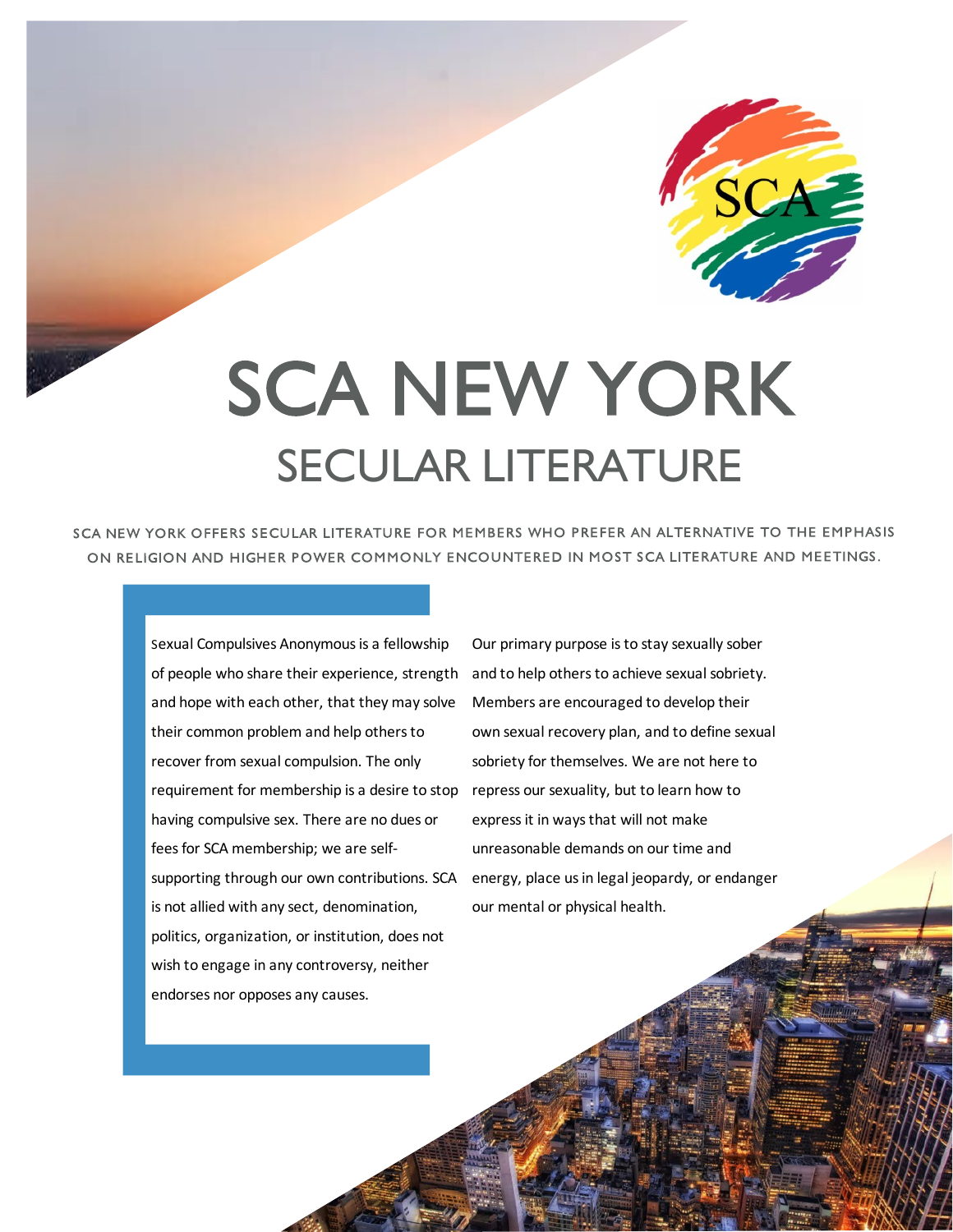#### **THE 12 STEPS SCA NEW YORK'S SECULAR LITERATURE**

- 1. We admitted we were powerless over sexual compulsion that our lives had become unmanageable.
- 2. Came to believe and to accept that we needed strengths beyond our awareness and resources to restore us to sanity.
- 3. Made a decision to entrust our will and our lives to the care of the collective wisdom and resources of those who have searched before us.
- 4. Made a searching and fearless moral inventory of ourselves.
- 5. Admitted to ourselves without reservation and to another human being the exact nature of our wrongs.
- 6. Were ready to accept help in letting go of all our defects of character.
- 7. With humility and openness sought to eliminate our shortcomings.
- 8. Made a list of all persons we had harmed and became willing to make amends to them all.
- 9. Made direct amends to such people wherever possible, except when to do so would injure them or others.
- 10. Continued to take personal inventory and when we were wrong, promptly admitted it.
- 11. Sought through meditation to improve our conscious awareness and our understanding of the SCA way of life and to discover the power to carry out that way of life.
- 12. Having had a conscious awakening as a result of these steps, we tried to carry this message to sexually compulsive people and to practice these principles in all our affairs.

The Twelve Steps and Twelve Traditions are reprinted and adapted with permission of Alcoholics Anonymous World Services, Inc., WAAFT Central, and AA Agnostica. Permission does not mean that Alcoholics Anonymous is in any way affiliated with this program. AA is a program of recovery from alcoholism. The use of the Twelve Steps in connection with other programs, which are patterned after AA, but address other problems, does not imply otherwise.

#### **THE 14 CHARACTERISTICS SCA NEW YORK'S SECULAR LITERATURE**

- 1. As adolescents, we used fantasy and compulsive masturbation to avoid feelings, and continued this tendency into our adult lives with compulsive sex.
- 2. Compulsive sex became a drug, which we used to escape from feelings such as anxiety, loneliness, anger and selfhatred, as well as joy.
- 3. We tended to become immobilized by romantic obsessions. We became addicted to the search for sex and love; as a result, we neglected our lives.
- 4. We sought oblivion in fantasy and masturbation, and lost ourselves in compulsive sex. Sex became a reward, punishment, distraction and time-killer.
- 5. Because of our low self-esteem, we used sex to feel validated and complete.
- 6. We tried to bring intensity and excitement into our lives through sex, but felt ourselves growing steadily emptier.
- 7. Sex was compartmentalized instead of integrated into our lives as a healthy element.
- 8. We became addicted to people, and were unable to distinguish among sex, love and affection.
- 9. We searched for some "magical" quality in others to make us feel complete. Other people were idealized and endowed with a powerful symbolism, which often disappeared after we had sex with them.
- 10. We were drawn to people who were not available to us, or who would reject or abuse us.
- 11. We feared relationships, but continually searched for them. In a relationship, we feared abandonment and rejection, but out of one, we felt empty and incomplete.
- 12. While constantly seeking intimacy with another person, we found that the desperate quality of our need made true intimacy with anyone impossible, and we often developed unhealthy dependency relationships that eventually became unbearable.
- 13. Even when we got the love of another person, it never seemed enough, and we were unable to stop lusting after others.
- 14. Trying to conceal our dependency demands, we grew more isolated from ourselves and from the very people we longed to be close to.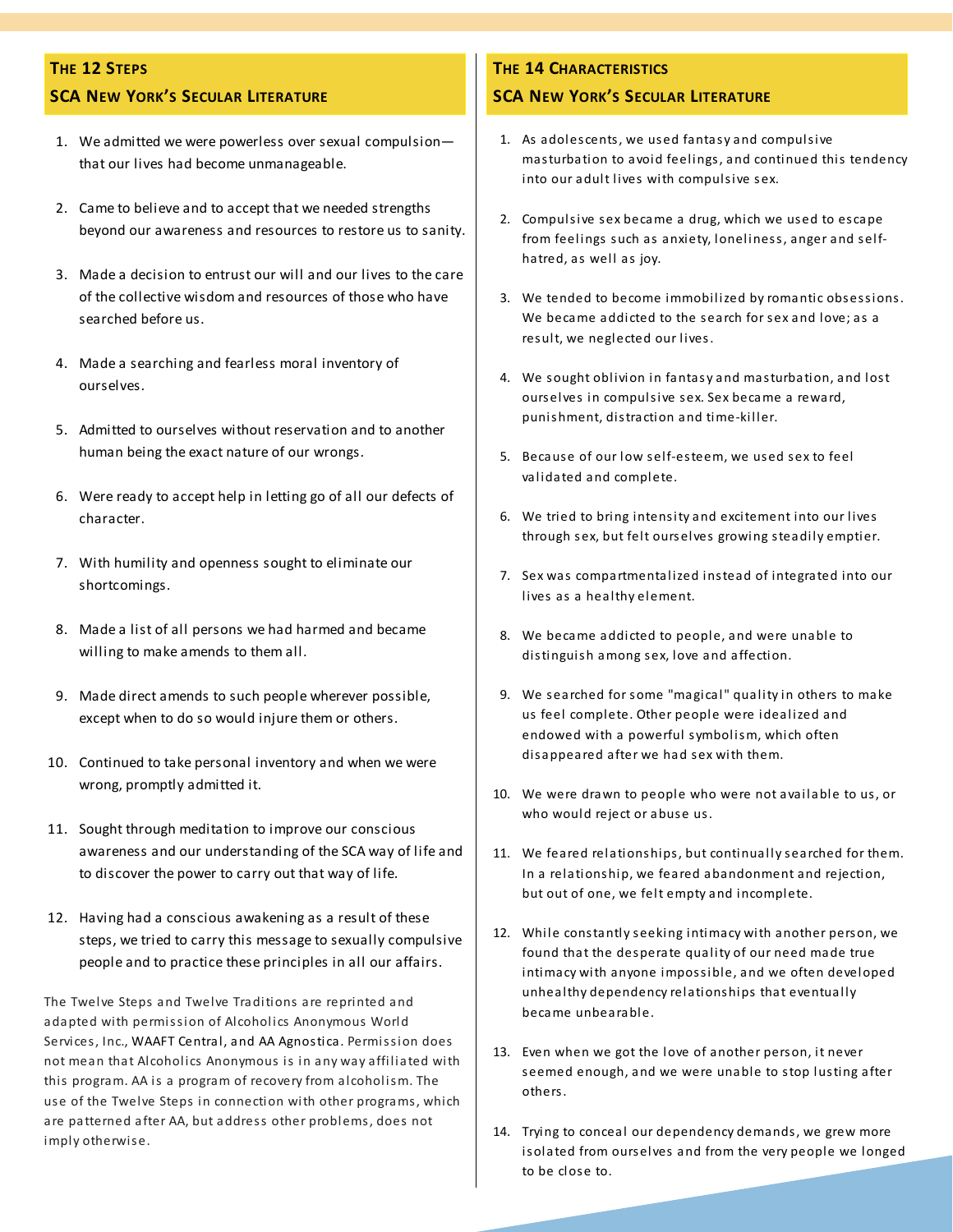#### **THE 20 QUESTIONS**

- 1. Do you frequently experience remorse, depression, or guilt about your sexual activity?
- 2. Do you feel your sexual drive and activity is getting out of control? Have you repeatedly tried to stop or reduce certain sexual behaviors, but inevitably you could not?
- 3. Are you unable to resist sexual advances, or turn down sexual propositions when offered?
- 4. Do you use sex to escape from uncomfortable feelings such as anxiety, fear, anger, resentment, guilt, etc. which seem to disappear when the sexual obsession starts?
- 5. Do you spend excessive time obsessing about sex or engaged in sexual activity?
- 6. Have you neglected your family, friends, spouse or relationship because of the time you spend in sexual activity?
- 7. Do your sexual pursuits interfere with your work or professional development?
- 8. Is your sexual life secretive, a source of shame, and not in keeping with your values? Do you lie to others to cover up your sexual activity?
- 9. Are you afraid of sex? Do you avoid romantic and sexual relationships with others and restrict your sexual activity to fantasy, masturbation, and solitary or anonymous activity?
- 10. Are you increasingly unable to perform sexually without other stimuli such as pornography, videos, "poppers," drugs/alcohol, "toys," etc.?
- 11. Do you have to resort increasingly to abusive, humiliating, or painful sexual fantasies or behaviors to get sexually aroused?
- 12. Has your sexual activity prevented you from developing a close, loving relationship with a partner? Or, have you developed a pattern of intense romantic or sexual relationships that never seem to last once the excitement wears off?
- 13. Do you only have anonymous sex or one-night stands? Do you usually want to get away from your sexual partner after the encounter?
- 14. Do you have sex with people with whom you normally would not associate?
- 15. Do you frequent clubs, bars, adult bookstores, restrooms, parks and other public places in search of sexual partners?
- 16. Have you ever been arrested or placed yourself in legal jeopardy for your sexual activity?
- 17. Have you ever risked your physical health with exposure to sexually transmitted diseases by engaging in "unsafe" sexual activity?
- 18. Has the money you spent on pornography, videos, phone sex, or hustlers/prostitutes strained your financial resources?
- 19. Have people you trust expressed concern about your sexual activity?
- 20. Does life seem meaningless hopeless without a romantic or sexual relationship?

#### **THE 12 TRADITIONS SCA NEW YORK'S SECULAR LITERATURE**

- 1. Our common welfare should come first; personal recovery depends upon SCA unity.
- 2. For our group purpose there is no one authority. Our leaders are but trusted servants; they do not govern.
- 3. The only requirement for SCA membership is a desire to stop having compulsive sex.
- 4. Each group should be autonomous, except in matters affecting other groups or SCA as a whole.
- 5. Each group has but one primary purpose -- to carry its message to the sexual compulsive who still suffers.
- 6. An SCA group ought never endorse, finance or lend the SCA name to any outside enterprise, lest problems of money, property and prestige divert us from our primary purpose.
- 7. Every SCA group ought to be fully self-supporting, declining outside contributions.
- 8. Sexual Compulsives Anonymous should remain forever nonprofessional, but our service centers may employ special workers.
- 9. SCA, as such, ought never be organized; but we may create service boards or committees directly responsible to those they serve.
- 10. SCA has no opinion on outside issues; hence the SCA name ought never be drawn into public controversy.
- 11. Our public relations policy is based on attraction rather than promotion; we need always maintain personal anonymity at the level of press, radio, television and films.
- 12. Anonymity is the foundation of all our traditions, ever reminding us to place principles before personalities.

#### **ABOUT SCA NEW YORK'S SECULAR LITERATURE AND MEETINGS**

SCA New York's secular literature and meetings are not separate from the regular SCA New York program. The secular emphasis attempts to maintain a tradition of free expression and to conduct meetings where members may feel free to express any doubts or disbeliefs they may have and to share their own personal form of spiritual experience, their search for it, or their rejection of it.

We do not endorse or oppose any form of religion or atheism. Our only wish is to assure members that they can find sobriety in SCA without having to accept anyone else's beliefs or having to deny their own.